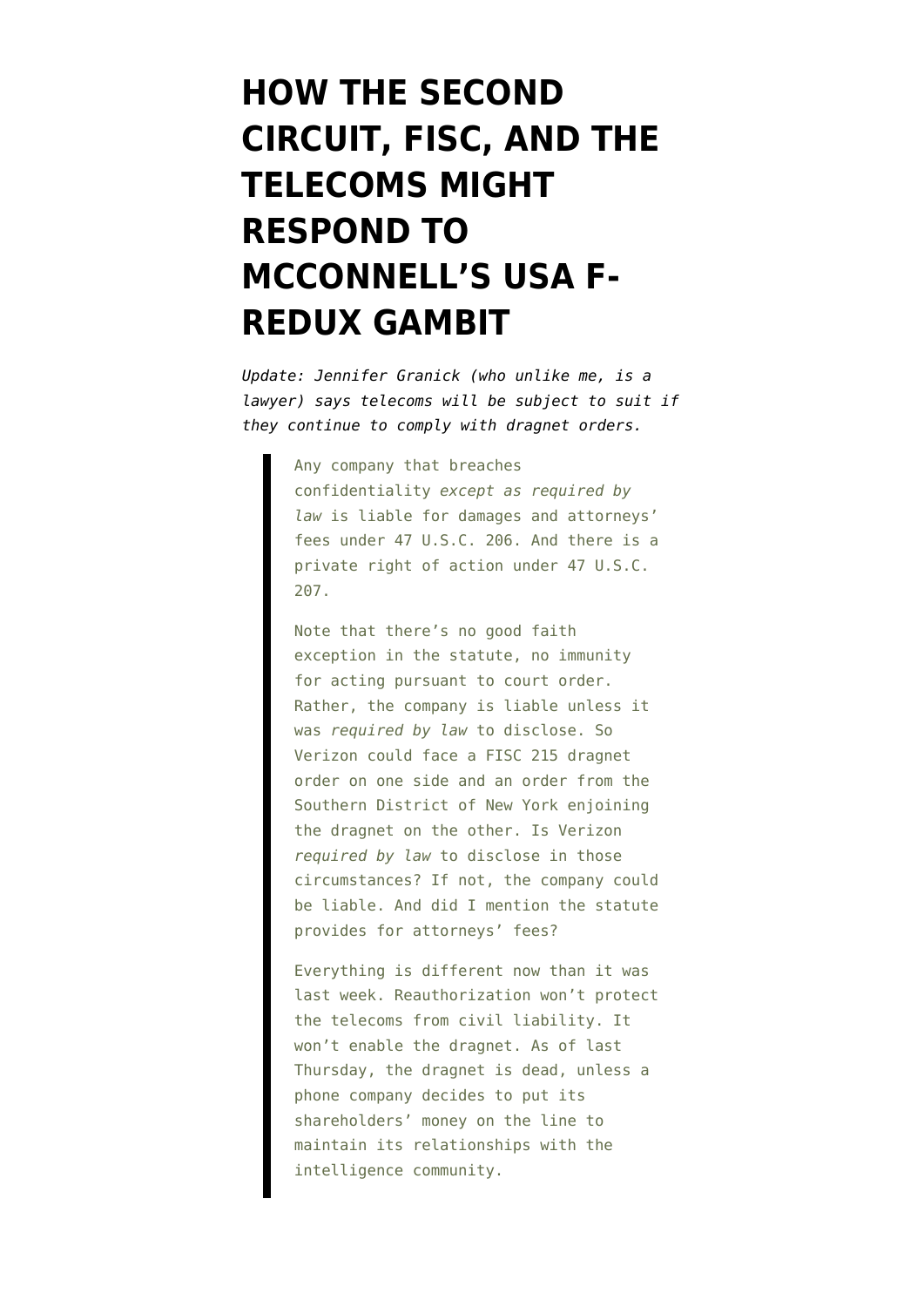Last night, Mitch McConnell introduced a bill for a 2-month straight reauthorization of the expiring PATRIOT provisions as well as USA F-ReDux under a rule that bypasses Committee structure, meaning he will be able to bring that long-term straight reauthorization, that short term one, or USA F-ReDux to the floor next week.

Given that a short term reauthorization would present a scenario not envisioned in Gerard Lynch's opinion ruling the Section 215 dragnet unlawful, it has elicited a lot of discussion about how the Second Circuit, FISC, and the telecoms might respond in case of a short term reauthorization. But these discussions are almost entirely divorced from some evidence at hand. So I'm going to lay out what we know about both past telecom and FISA Court behavior.

Because of the details I lay out below, I predict that so long as Congress looks like it is moving towards an alternative, both the telecoms and the FISC will continue the phone dragnet in the short term, and the Second Circuit won't weigh in either.

## **The phone dragnet will continue for another six months even under USA F-ReDux**

As I pointed out [here](https://www.emptywheel.net/2015/04/28/the-governments-two-freebie-phone-dragnet-orders/), even if USA F-ReDux passed tomorrow, the phone dragnet would continue for another 6 months. That's because the bill gives the government 180 days — two dragnet periods — to set up the new system.

> (a) IN GENERAL.—The amendments made by sections 101 through 103 shall take effect on the date that is 180 days after the date of the enactment of this Act.

> (b) RULE OF CONSTRUCTION.—Nothing in this Act shall be construed to alter or eliminate the authority of the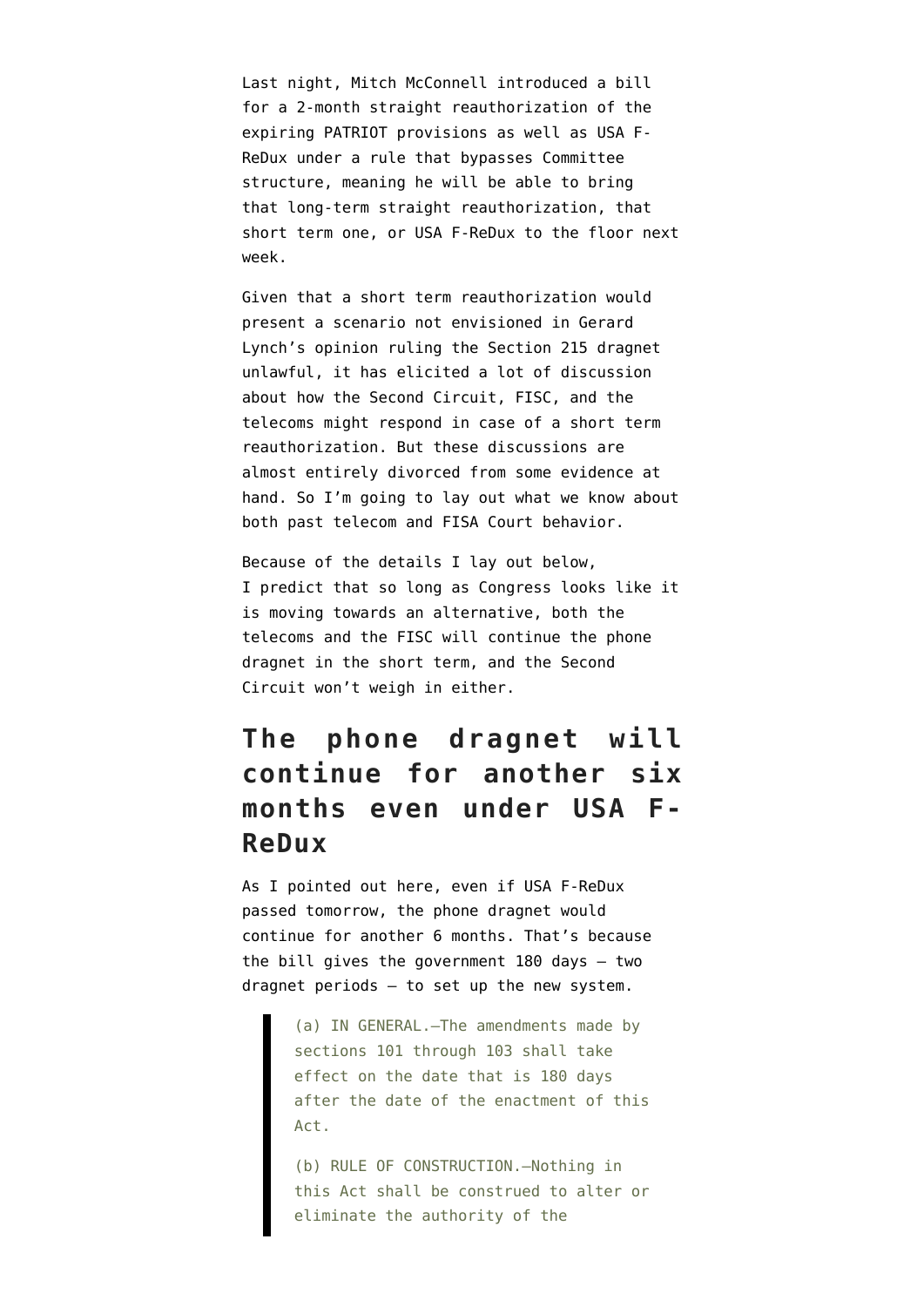Government to obtain an order under title V of the Foreign Intelligence Surveillance Act of 1978 (50 U.S.C. 24 1861 et seq.) as in effect prior to the effective date described in subsection (a) during the period ending on such effective date.

The Second Circuit took note of USA F-ReDux specifically in its order, so it would be hard to argue that it doesn't agree Congress has the authority to provide time to put an alternative in place. Which probably means (even though I oppose Mitch's short-term reauth in most scenarios) that the Second Circuit isn't going to balk — short of the ACLU making a big stink at a short term reauth *for the purported purpose* of better crafting a bill that reflects the intent of Congress. (Though the Second Circuit likely [won't look all that kindly](http://www.salon.com/2015/05/14/secrets_lies_government_spies_what_you_need_to_know_about_the_surveillance_reforms_that_just_passed_the_house/) on Mitch's secret hearing the other day, which violates the standards of debate the Second Circuit laid out.)

Heck, the Second Circuit waited 8 months — and one failed reform effort — to lay out its concerns about the phone dragnet's legality that were, in large part, fully formed opinions at least September's hearing. The Second Circuit wants Congress to deal with this and they're probably okay with Congress taking a few more months to do so.

#### **FISC has already asked for briefing on any reauthorization**

A number of commentators have also suggested that the Administration could just [use the](http://www.nytimes.com/2014/11/20/us/politics/nsa-phone-data-collection-could-go-on-even-if-a-law-expires.html?_r=0) [grandfather clause](http://www.nytimes.com/2014/11/20/us/politics/nsa-phone-data-collection-could-go-on-even-if-a-law-expires.html?_r=0) in the existing sunset to continue collection or might blow off the Appeals Court decision entirely.

But the FISC is not sitting dumbly by, oblivious to the debate before Congress and the Courts. As I [laid out here,](https://www.emptywheel.net/2015/03/17/in-february-the-government-turned-in-its-dragnet-homework-late/) in his [February dragnet order,](https://www.emptywheel.net/wp-content/uploads/2015/03/150226-Section-215-order.pdf)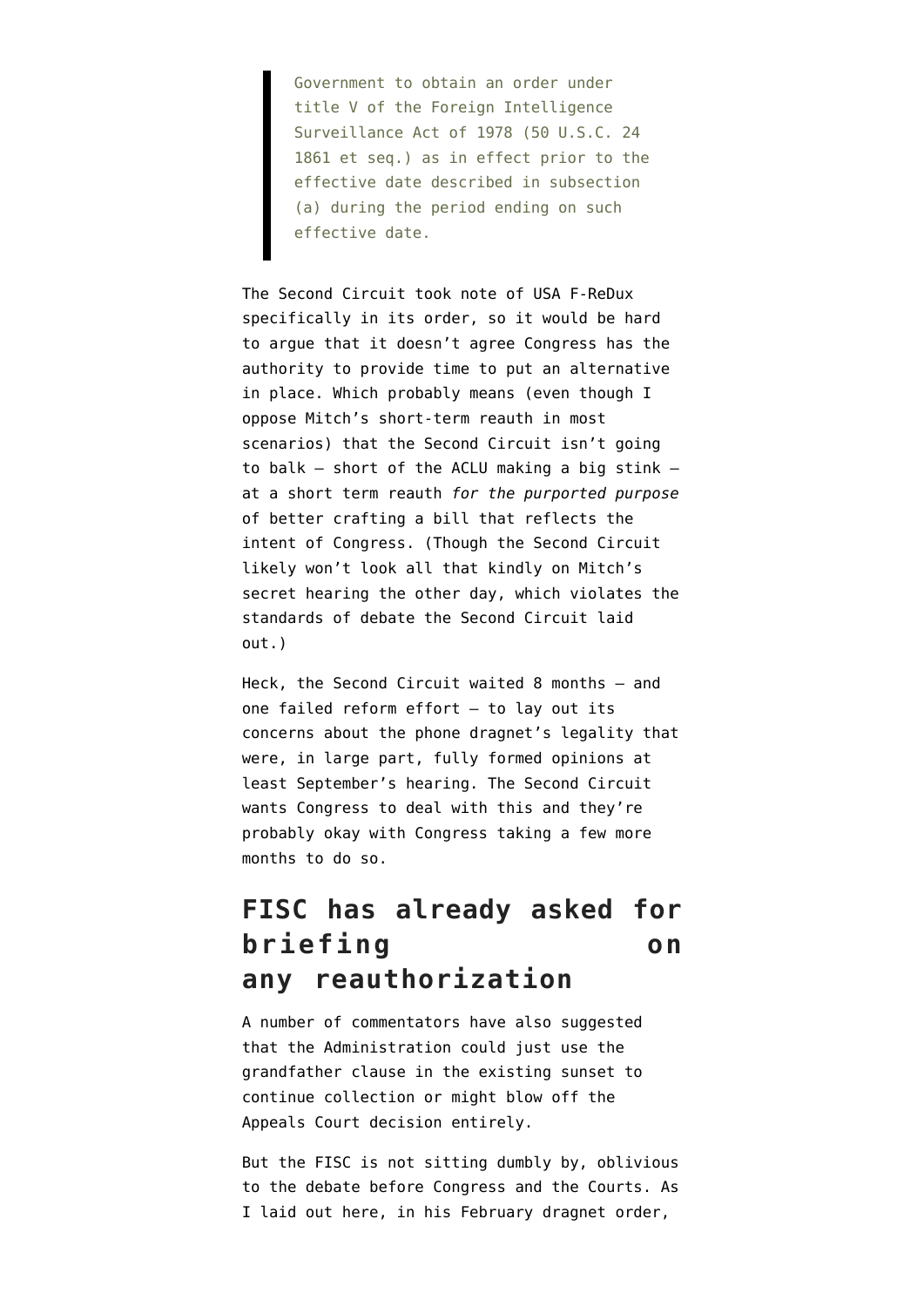James Boasberg required timely briefing from the government in each of 3 scenarios:

- A ruling from an Appellate Court
- Passage of USA F-ReDux introduces new issues of law that must be considered
- A plan to continue production under the grandfather clause

And to be clear, the FISC has not issued such an order in any of the [publicly released dragnet](https://www.emptywheel.net/timeline-collection/phone-dragnet-orders-and-changes/) [orders](https://www.emptywheel.net/timeline-collection/phone-dragnet-orders-and-changes/) leading up to past reauthorizations, not even in advance of the 2009-2010 reauthorizations, which happened at a much more fraught time from the FISC's perspective (because FISC had had to closely monitor the phone dragnet production for 6 months and actually shut down the Internet dragnet in fall 2009). The FISC clearly regards this PATRIOT sunset different than past ones and plans to at least make a show of considering the legal implications of it deliberately.

#### **FISC does take notice of other courts**

Of course, all that raises questions about whether FISC feels bound by the Second Circuit decision — because, of course, it has its very own appellate court (FISCR) which would be where any binding precedent would come from.

There was an [interesting conversation](http://www.c-span.org/video/?c4537158/jurisdiction-2nd-c-opinion-cover) on that topic last week between (in part) Office of Director of National Intelligence General Counsel Bob Litt and ACLU's Patrick Toomey (who was part of the team that won the Second Circuit decision). That conversation largely concluded that FISC would probably not be bound by the Second Circuit, but Litt's boss, James Clapper (one of the defendants in the suit) would be if the Second Circuit ever issued an injunction.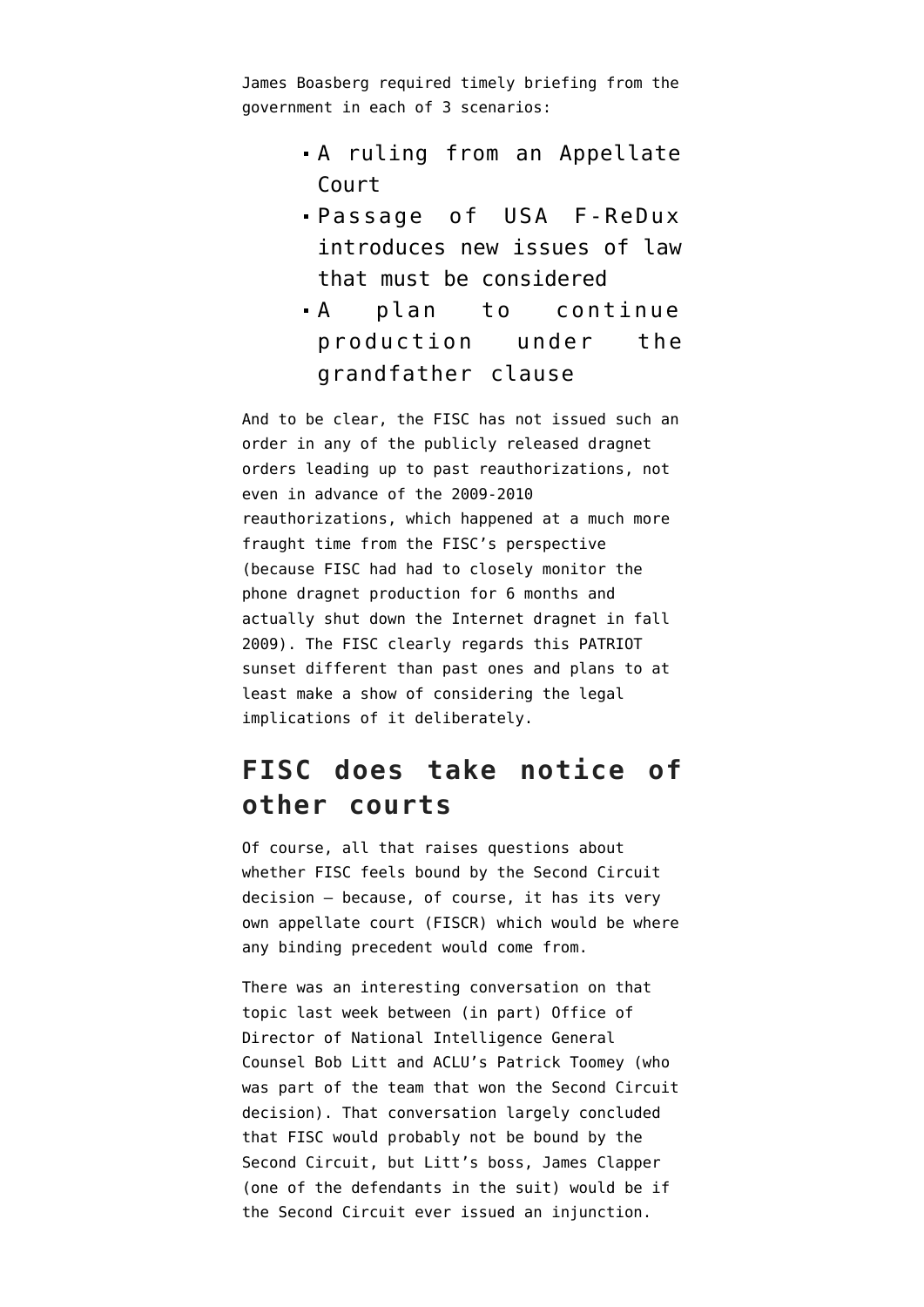Sunlight Foundation's Sean Vitka: Bob, I have like a jurisdictional question that I honestly don't know the answer to. The Court of Appeals for the Second Circuit. They say that this is unlawful. Obviously there's the opportunity to appeal to the Supreme Court. But, the FISA Court of Review is also an Appeals Court. Does the FISC have to listen to that opinion if it stands?

Bob Litt: Um, I'm probably not the right person to ask that. I think the answer is no. I don't think the Second Circuit Court of Appeals has direct authority over the FISA Court. I don't think it's any different than a District Court in Idaho wouldn't have to listen to the Second Circuit's opinion. It would be something they would take into account. But I don't think it's binding upon them.

Vitka: Is there — Does that change at all given that the harms that the Second Circuit acknowledged are felt in that jurisdiction?

Litt: Again, I'm not an expert in appellate jurisdiction. I don't think that's relevant to the question of whether the Second Circuit has binding authority over a court that is not within the Second Circuit. I don't know Patrick if you have a different view on that?

Third Way's Mieke Eoyang: But the injunction would be, right? If they got to a point where they issued an injunction that would be binding…

Litt: It wouldn't be binding on the FISA Court. It would be binding on the persons who received the —

Eoyong: On the program itself.

Patrick Toomey: The defendants in the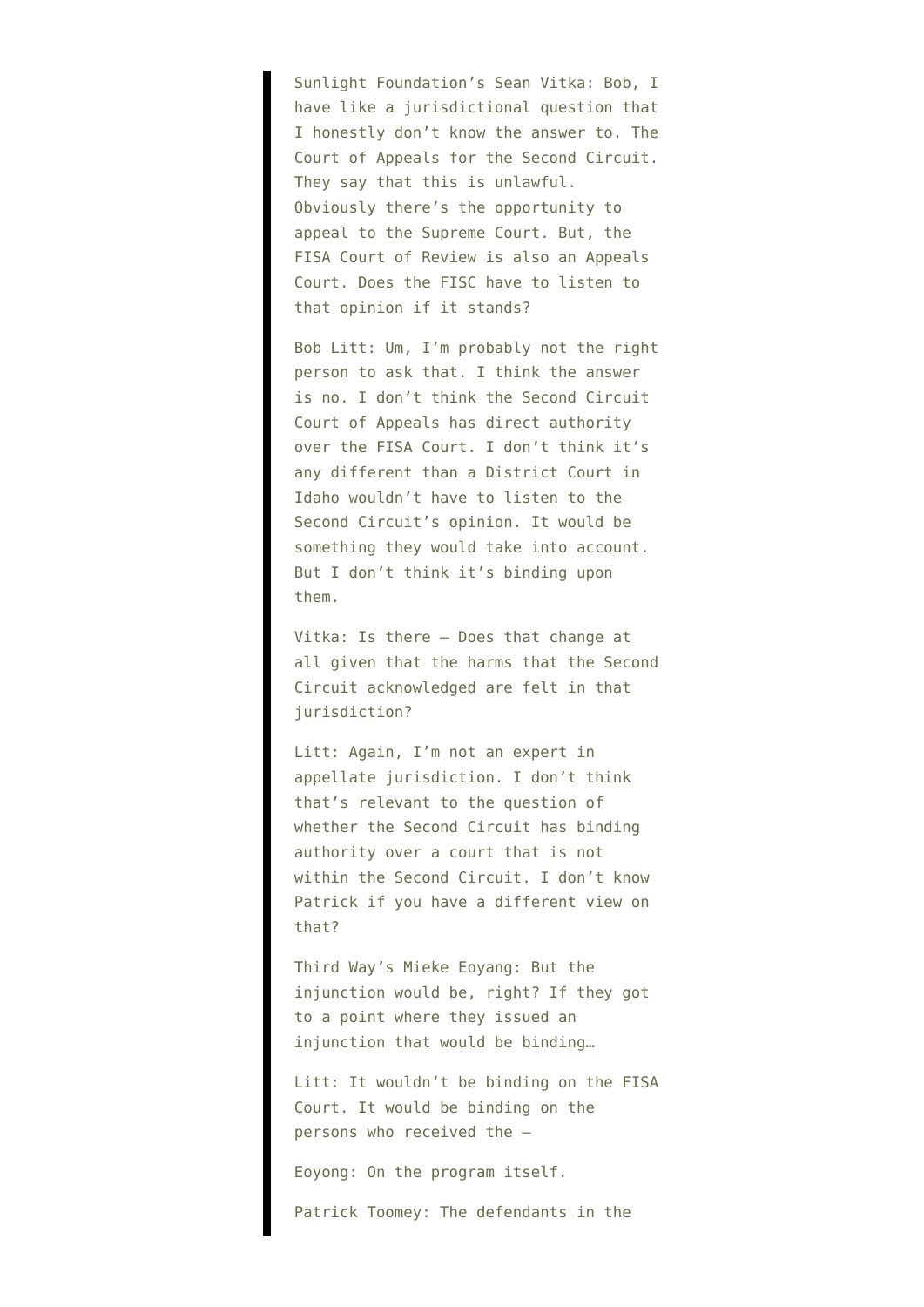case are the agency officials. And so an injunction issued by the Second Circuit would be directed at those officials.

But there is reason to believe — even beyond FISC's request for briefing on this topic — that FISC *will* take notice of the Second Circuit's decision, if not abide by any injunction it eventually issues.

That's because, twice before, it has even taken notice of magistrate judge decisions.

The first known example came in the weeks before the March 2006 reauthorization of the PATRIOT Act would go into effect. During 2005, several magistrate judges had ruled that the government could not add a 2703(d) order to a pen register to obtain prospective cell site data along with other phone data. By all appearances, the government was doing the same with the equivalent FISA orders (this application of a "combined" Business Record and Pen Register order is redacted in the [2008 DOJ IG Report](http://www.justice.gov/oig/special/s0803a/final.pdf) on Section 215, but contextually it's fairly clear this is close to what happened). Those magistrate decisions became a problem when, in 2005, Congress limited Section 215 order production to that which could be obtained with a grand jury subpoena. Effectively, the magistrates had said you couldn't get prospective cell site location with just a subpoena, which therefore would limit whether FBI could get cell site location with a Section 215 order.

While it is clear that FISC required briefing on this point, it's not entirely clear what FISC's response was. For a variety of reasons, it appears FISC stopped these combined application sometime in 2006 — the reauthorization went into effect in March 2006 — though not immediately (which suggests, in the interim, DOJ just found a new shell to put its location data collection under).

The other time FISC took notice of magistrate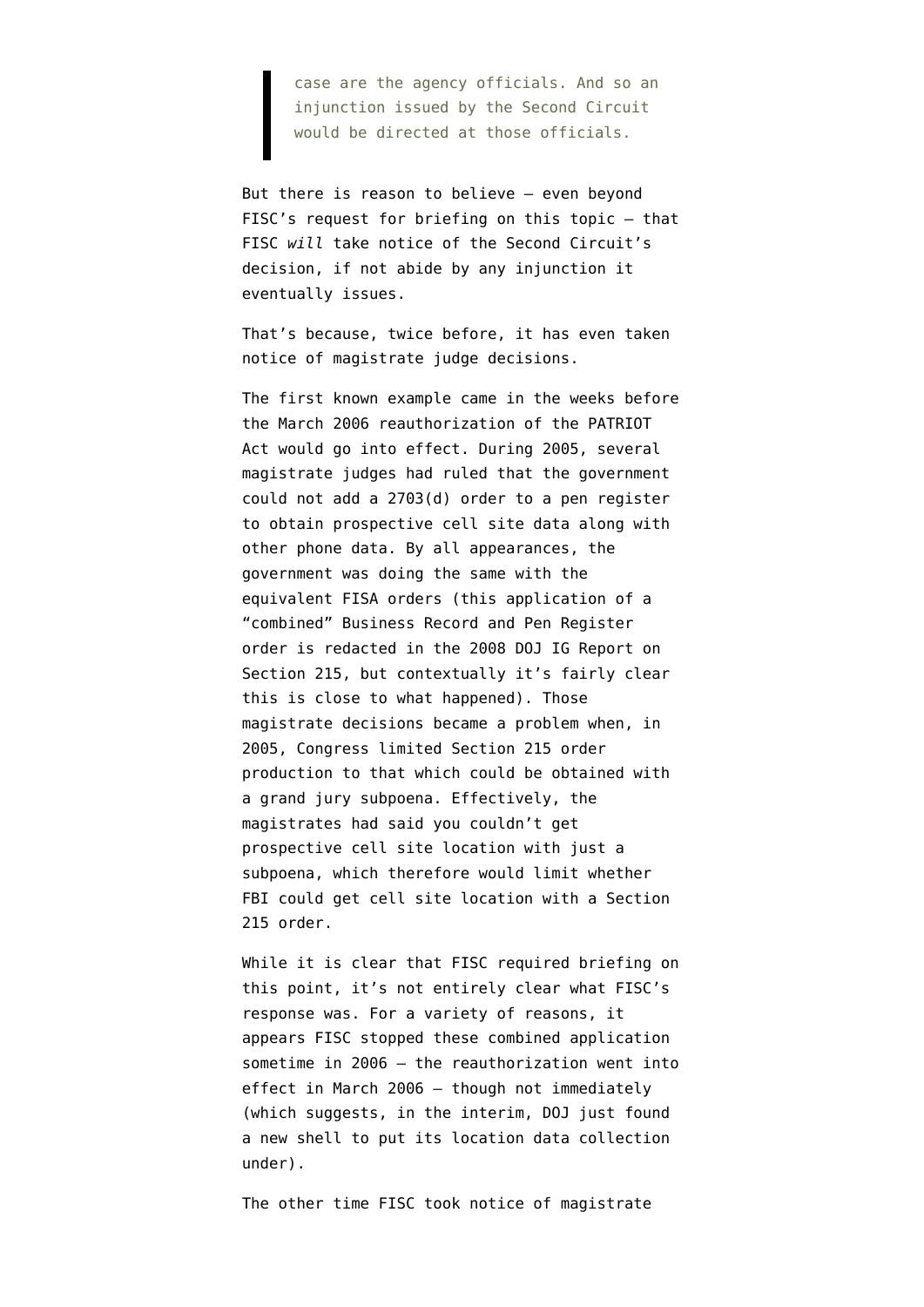opinions pertained to [Post Cut Through Dialed](https://www.emptywheel.net/2014/12/03/the-fbi-prtt-documents-the-paragraph-31-technique/) [Digits](https://www.emptywheel.net/2014/12/03/the-fbi-prtt-documents-the-paragraph-31-technique/) (those are the things like pin and extension numbers you dial after your call or Internet connection has been established). From 2006 through 2009, some of the same magistrates ruled the government must set its pen register collection to avoid collecting PCTDD. By that point, FISC appears to have already ruled the government could collect that data, but would have to deal with it through minimization. But the FISC appears to have twice required the government to explain whether and how its minimization of PCTDD did not constitute the collection of content, though it appears that in each case, FISC permitted the government to go on collecting PCTDD under FISA pen registers. (Note, this is another ruling that may be affected by the Second Circuit's focus on the seizure, not access, of data.)

In other words, even on issues not treating FISC decisions specifically, the FISC has historically taken notice of decisions made in courts that have no jurisdiction over its decisions (and in one case, FISC appears to have limited government production as a result). So it would be a pretty remarkable deviation from that past practice for FISC to completely blow off the Second Circuit decision, even if it may not feel bound by it.

## **Verizon responds to court orders, but in half-assed fashion**

Finally, there's the question of how the telecoms will react to the Second Circuit decision. And even there, we have some basis for prediction.

In January 2014, after receiving the Secondary Order issued in the wake of Judge Richard Leon's decision in Klayman v. Obama that the dragnet was unconstitutional, Verizon [made a somewhat](https://www.emptywheel.net/2014/04/28/the-verizon-publicity-stunt-mosaic-theory-and-collective-fourth-amendment-rights/) [half-assed challenge](https://www.emptywheel.net/2014/04/28/the-verizon-publicity-stunt-mosaic-theory-and-collective-fourth-amendment-rights/) to the order.

Leon issued his decision December 16.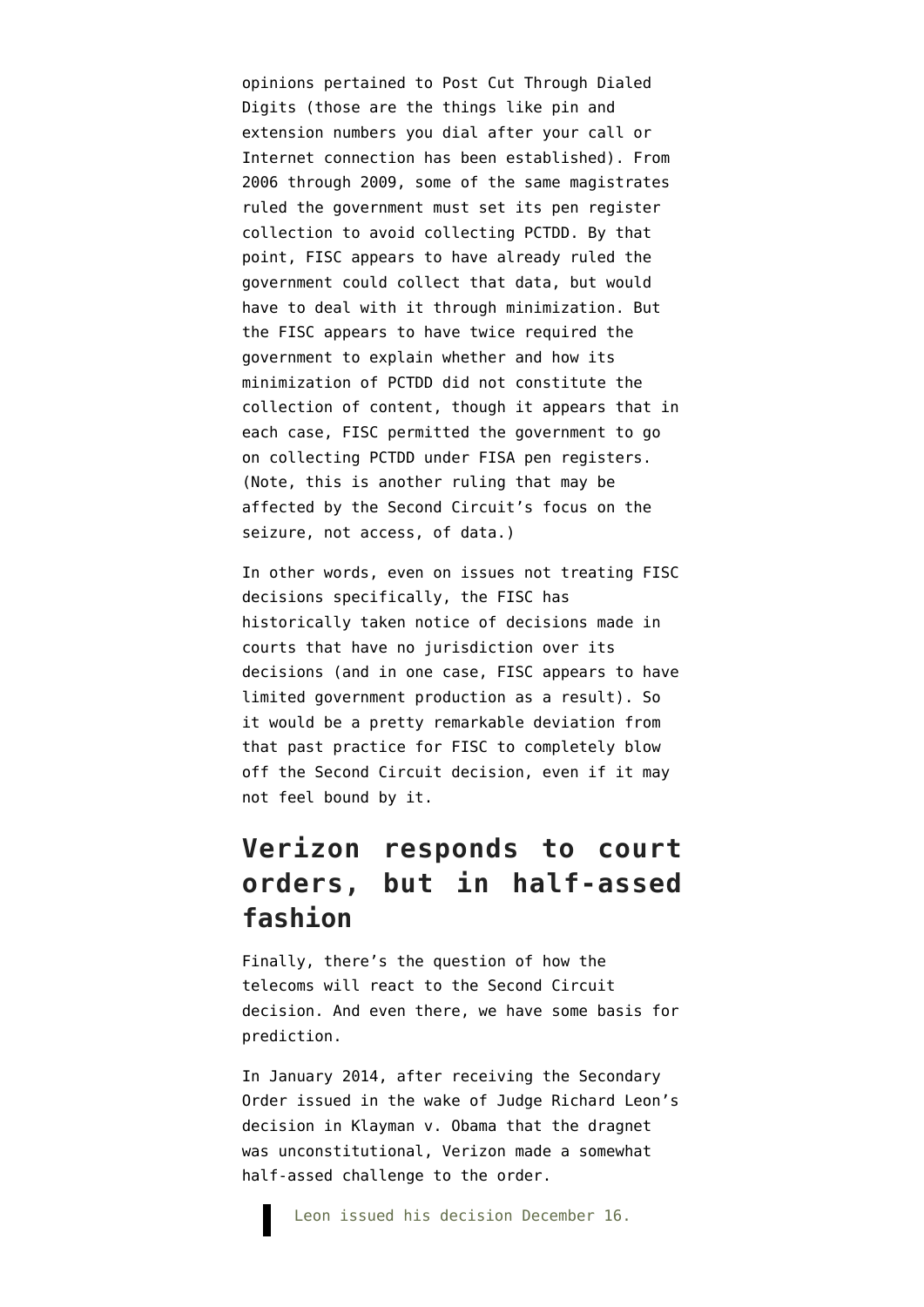Verizon did not ask the FISC for guidance (which makes sense because they are only permitted to challenge orders).

Verizon got a new Secondary Order after the January 3 reauthorization. It did not immediately challenge the order.

It only [got around to doing so on](http://www.uscourts.gov/uscourts/courts/fisc/br14-01-petition-140425.pdf) [January 22](http://www.uscourts.gov/uscourts/courts/fisc/br14-01-petition-140425.pdf) (interestingly, a few days after [ODNI exposed Verizon's role](http://www.emptywheel.net/2014/01/21/scorecard-snowden-related-publication-of-verizons-name-1-ondi-publication-of-verizons-name-1/) in the phone dragnet a second time), and didn't do several things — like asking for a hearing or challenging the legality of the dragnet under 50 USC 1861 as applied — that might reflect real concern about anything but the public appearance of legality. (Note, that timing is of particular interest, given that the very next day, on January 23, [PCLOB would](http://www.pclob.gov/SiteAssets/Pages/default/PCLOB-Report-on-the-Telephone-Records-Program.pdf) [issue its report](http://www.pclob.gov/SiteAssets/Pages/default/PCLOB-Report-on-the-Telephone-Records-Program.pdf) finding the dragnet did not adhere to Section 215 generally.)

Indeed, this challenge might not have generated a separate opinion if the government weren't so boneheaded about secrecy.

Verizon's petition is less a challenge of the program than an inquiry whether the FISC has considered Leon's opinion.

> It may well be the case that this Court, in issuing the January 3,2014 production order, has already considered and rejected the analysis contained in the Memorandum Order. [redacted] has not been provided with the Court's underlying legal analysis, however, nor [redacted] been allowed access to such analysis previously, and the order [redacted] does not refer to any consideration given to Judge Leon's Memorandum Opinion. In light of Judge Leon's Opinion, it is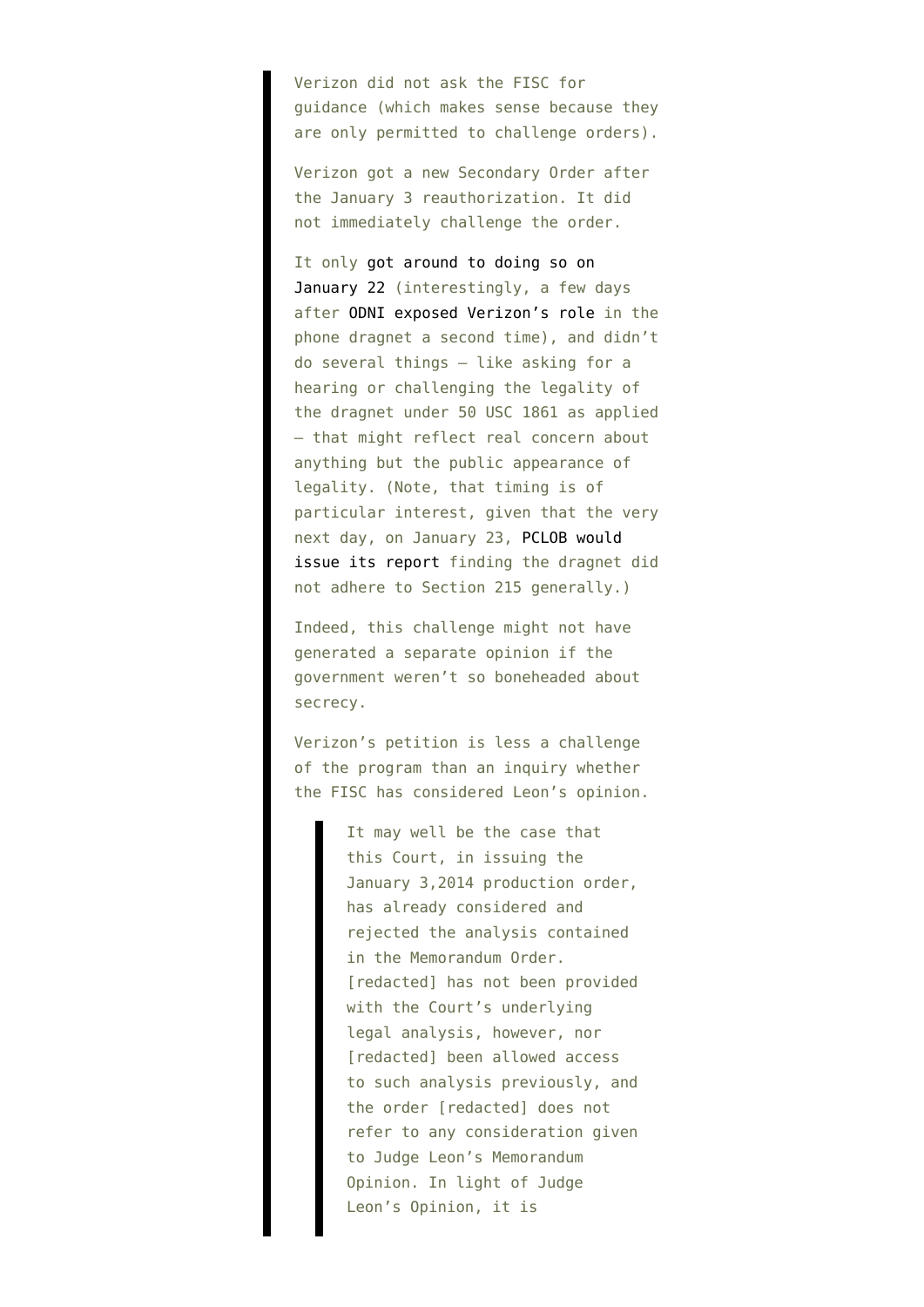appropriate [redacted] inquire directly of the Court into the legal basis for the January 3, 2014 production order,

As it turns out, Judge Thomas Hogan (who will take over the thankless presiding judge position from Reggie Walton next month) did consider Leon's opinion in [his January 3 order](http://www.uscourts.gov/uscourts/courts/fisc/br14-01-primary-order.pdf), as he noted in a footnote.

<sup>1</sup> The Court has also carefully considered the opinions extered by Judges Eagan and McLaughlin in Docket Numbers BR 13-109 and BR 13-158, respectively, as well as the recent decisions issued in related district court lit 2013WL6571596 (D.D.C. Dec. 16, 2013).

And that's about all the government said in its [response](http://www.uscourts.gov/uscourts/courts/fisc/br14-01-response-140425.pdf) to the petition (see paragraph 3): that Hogan considered it so the FISC should just affirm it.

Verizon didn't know that Hogan had considered the opinion, of course, because it never gets Primary Orders (as it makes clear in its petition) and so is not permitted to know the legal logic behind the dragnet unless it asks nicely, which is all this amounted to at first.

Ultimately, Verizon asked to see proof that FISC had considered Leon's decision. But it did not do any of the things people think might happen here — it did not immediately cease production, it did not itself challenge the legality of the dragnet, and it did not even ask for a hearing.

Verizon just wanted to make sure it was covered; it did not, apparently, show much concern about continued participation in it.

And this is somewhat consistent with the request for more information Sprint made in 2009.

So that's what Verizon would do if it received another Secondary Order in the next few weeks. Until such time as the Second Circuit issues an injunction, I suspect Verizon would likely